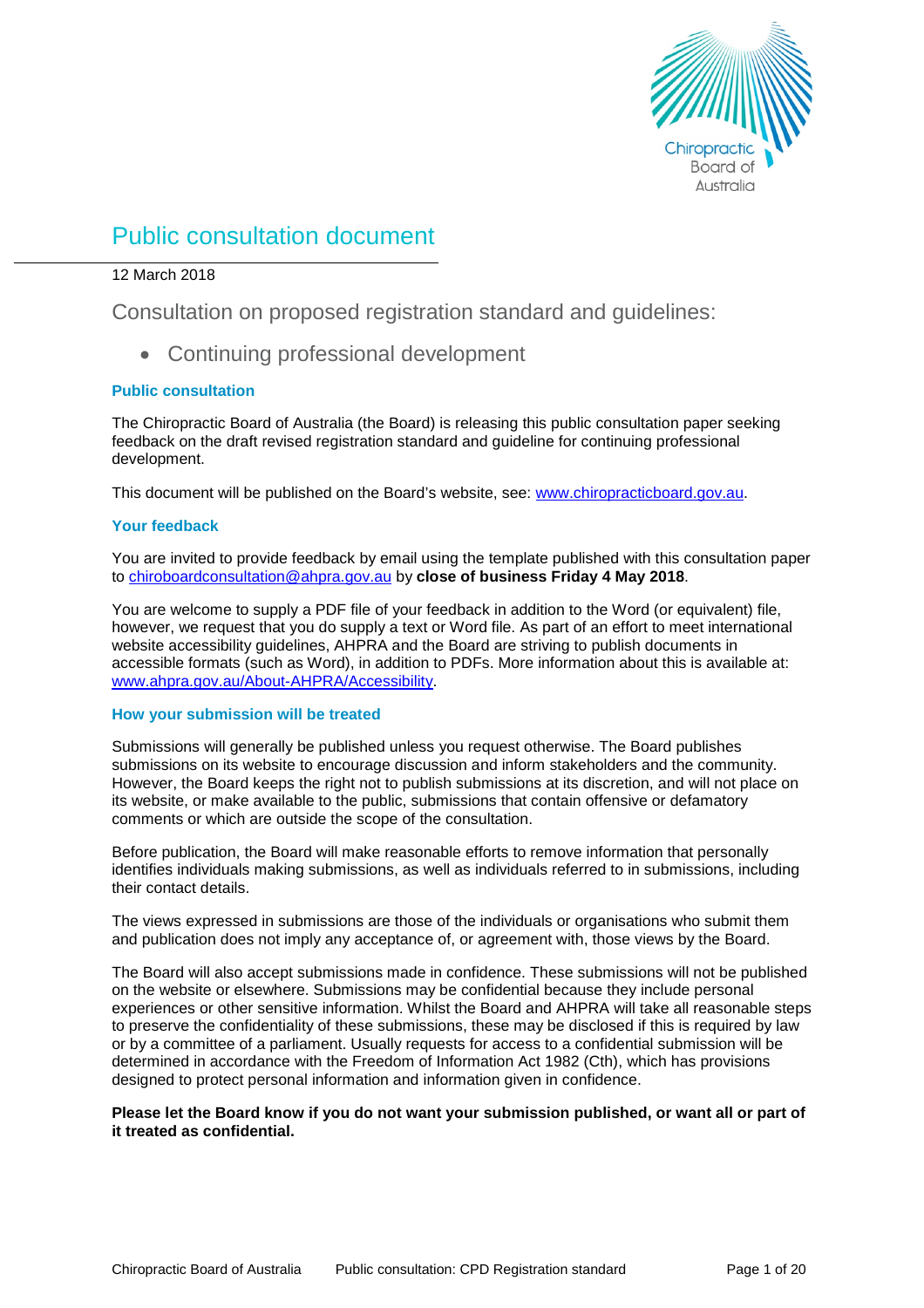# **Contents**

| Review of Registration standard: Continuing professional development5 |  |
|-----------------------------------------------------------------------|--|
|                                                                       |  |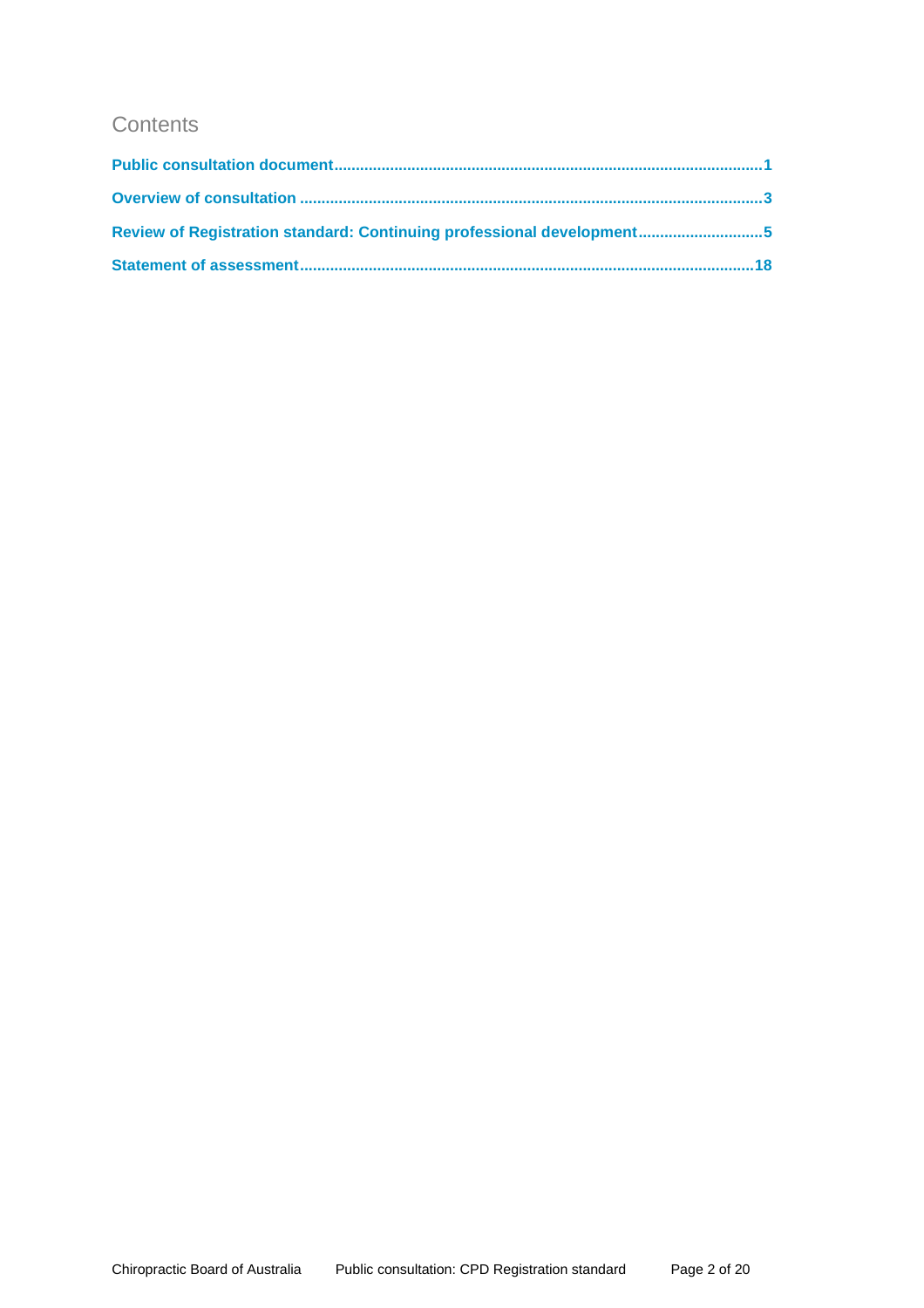# Overview of consultation

12 March 2018

Consultation on proposed registration standard and guidelines:

• Continuing professional development

# **Summary**

- 1. The Health Practitioner Regulation National Law as in force in each state and territory (the National Law) requires National Boards to develop registration standards about certain matters including requirements for continuing professional development (CPD) for health practitioners registered in the profession.
- 2. The Chiropractic Board of Australia (the Board) developed a registration standard and guidelines that were approved by the Australian Health Workforce Ministerial Council and took effect on 1 Dec 2015. The standard was scheduled for review at least every five years, in keeping with good regulatory practice. The review of the standard has been accelerated to better enable the Boards requirements to match advancements in knowledge and practice in this area to maintain the effectiveness of the standard.
- 3. In each case the Board has carefully considered the objectives and guiding principles of the National Law and the *Regulatory principles for the National Scheme*[1](#page-2-0) in deciding whether it should propose changes to the existing registration standard. The Board has also adopted a risk-based approach to the review, drawing on its experience with the existing registration standards and other sources of information, including research (summary provided) and other published documents and the approach of other National Boards and comparable regulators. The Board also supports greater convergence of National Boards' registration standards where appropriate.
- 4. The Board consulted with its key stakeholders in 2016 on the draft revised registration standard. The comments received were taken into consideration when developing this version for public consultation.
- 5. The Board is inviting general comments on its draft revised registration standard and guidelines. There is an overview before the proposed draft that explains the proposed changes. There are also specific questions about the registration standards and guidelines that you may wish to address in your response.

# **Context**

- 6. It is clear from the National Registration and Accreditation Scheme (the National Scheme) review outcomes that governments expect National Boards to take advantage of the opportunities for multiprofession collaboration within the National Scheme.
- 7. Similarly, governments expect National Boards to develop consistent approaches across professions rather than maintaining historic profession-specific approaches unless there are clear and robust reasons to support them, such as differentiated evidence of risk. This expectation was reinforced in correspondence from the Ministerial Council for approval of the 2010 health professions' registration standards.
- 8. National Boards for the 10 health professions that entered the National Scheme in 2010, including the Chiropractic Board of Australia, completed a planned review of core profession-specific registration standards<sup>[2](#page-2-1)</sup> for the profession in August 2015. These National Boards agreed to use standard requirements, definitions and evidence provisions in the registration standards. As a result, there is a high level of consistency across the revised registration standards with a few minor profession-specific variances. This review builds upon the experience of those National Boards.

<sup>&</sup>lt;sup>1</sup> The National Registration and Accreditation Scheme

<span id="page-2-1"></span><span id="page-2-0"></span><sup>&</sup>lt;sup>2</sup> Continuing professional development, Professional indemnity insurance, Criminal history, English language skills and Recency of practice.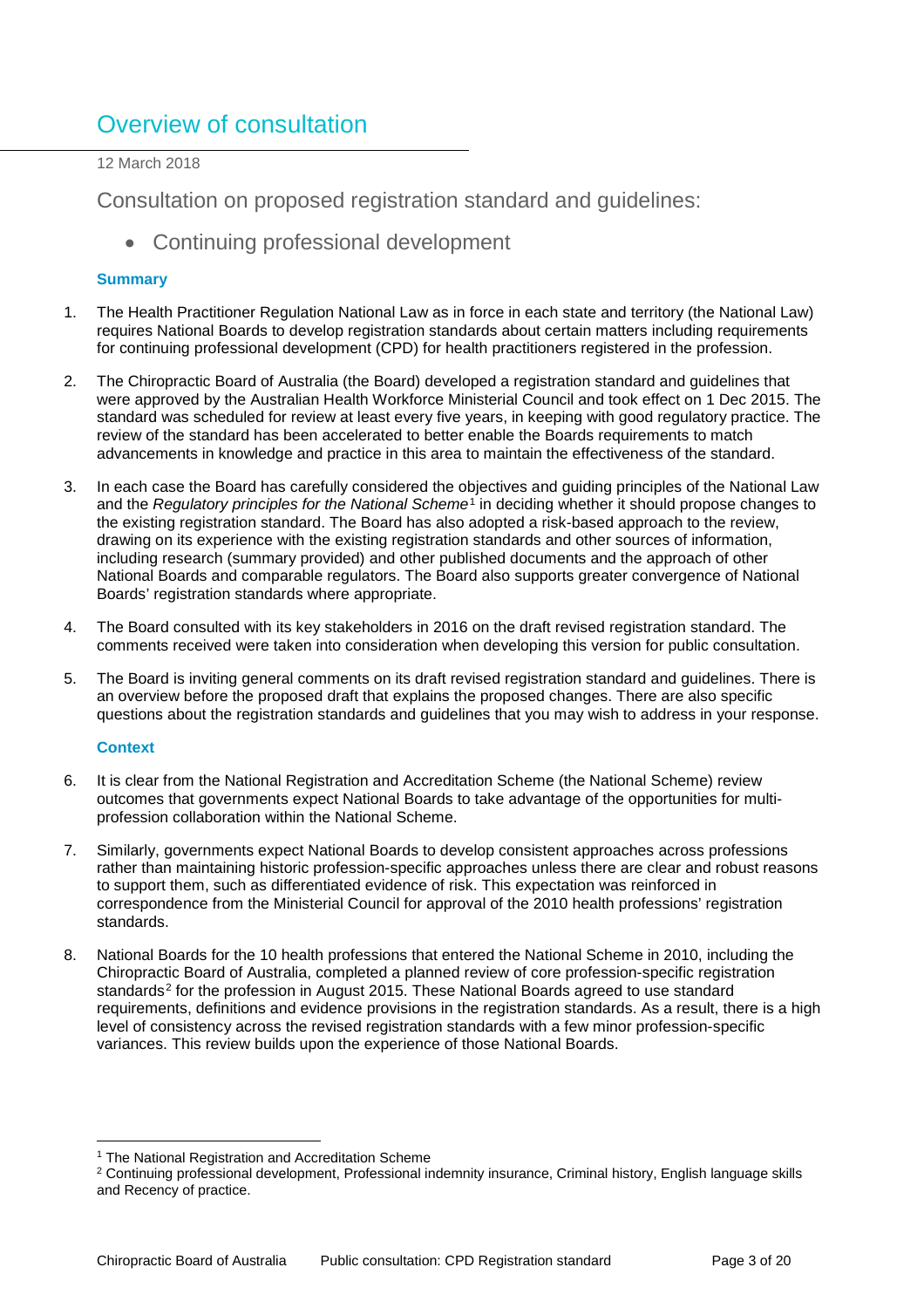9. Six National Boards<sup>[3](#page-3-0)</sup> are taking part in this planned review of core profession-specific registration standards including CPD. In order to maintain consistency and promote efficiency these National Boards are using the registration standards developed in the previous review as a basis for their draft revised registration standards.

### **Common timeframes for record keeping**

- 10. National Boards are working towards consistency in relation to record keeping requirements. Agreement has been reached across most National Boards to establish a standard five-year requirement for record keeping. This consistent approach is informed by:
	- a. consideration of other regulatory authorities' requirements (e.g. I*ncome Tax Assessment Act*, *Corporations Act*, *Fair Work Act*, *Occupational Health and Safety Act*, *Australian Charities and Not for Profit Commission Act*, New Zealand Health (Retention of Health Information) Regulations) which vary from 5–10 years, and
	- b. being able to support an effective consistent audit process. For example, an audit can consider a declaration from the previous year which relates to recency of practice in the three years before the declaration.
- 11. The move to a consistent record keeping timeframe was supported by governments in the context of the review of registration standards by the 2010 health professions.

### **Common timeframes for future reviews**

- 12. The proposed revised standards all include a five-year review period, with an option for earlier review if required. The move from a three-year period for scheduled review (in the initial standards) to a five-year review period reflects the maturity of the National Scheme and the standards.
- 13. The move to a longer review period was supported by governments in the context of the review of registration standards by the 2010 health professions.

### **Next steps**

14. The Board will consider the consultation feedback on the draft revised registration standards before finalising the documents for ministerial approval.

<span id="page-3-0"></span> <sup>3</sup> Aboriginal and Torres Strait Islander Health Practice Board of Australia, Chinese Medicine Board of Australia, Chiropractic Board of Australia, Occupational Therapy Board of Australia, Optometry Board of Australia and Psychology Board of Australia.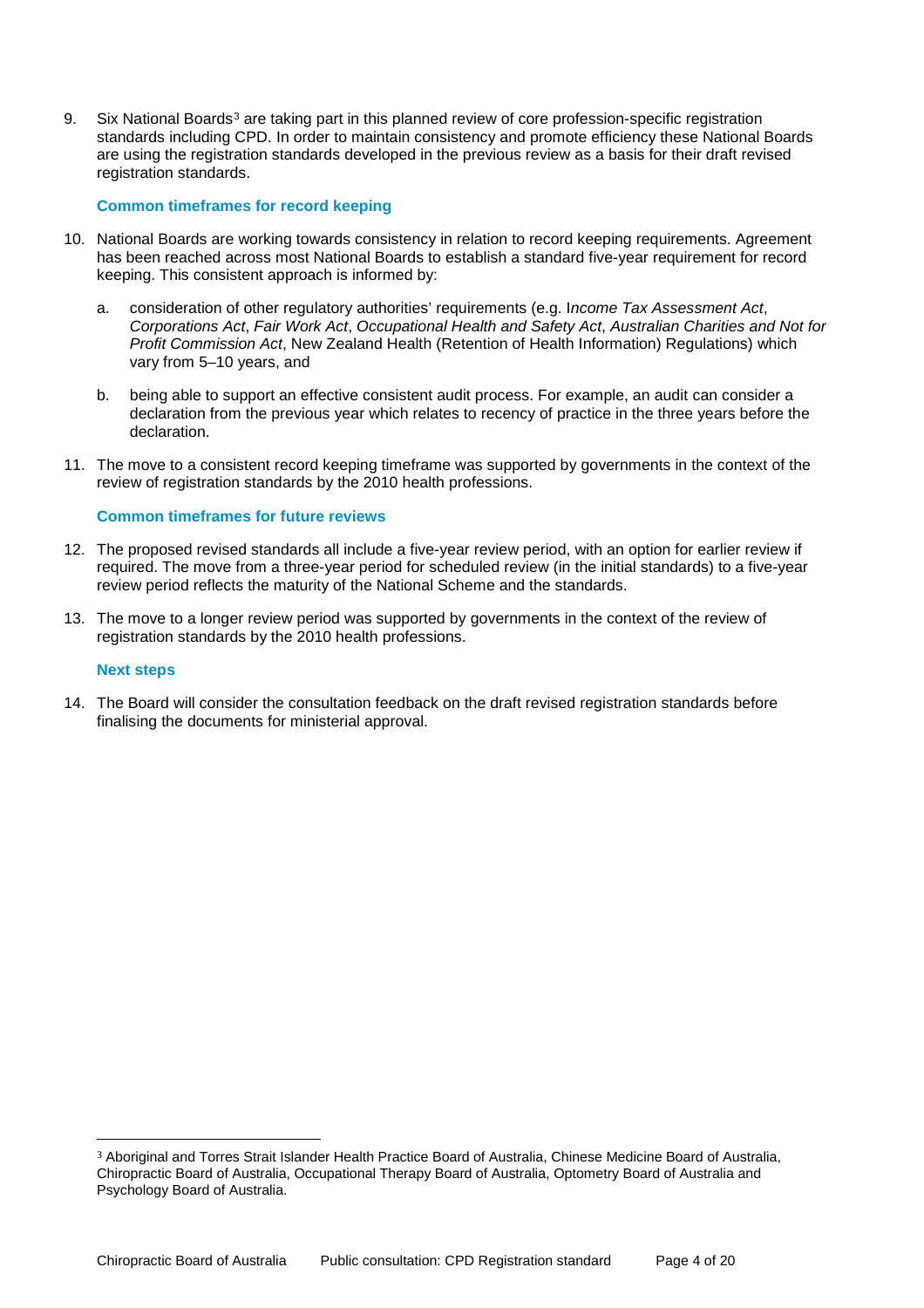# Review of *Registration standard: Continuing professional development*

# **Background**

- 1. The National Law requires National Boards to develop a registration standard about the requirements for continuing professional development (CPD) for health practitioners registered in the profession.
- 2. Section 128 of the National Law provides that a registered health practitioner (other than a practitioner who holds non-practising registration) must undertake the CPD required by the Board's CPD registration standard.
- 3. Section 109 of the National Law requires practitioners applying to renew their registration to make a declaration that they have completed the CPD required by the relevant National Board in the previous registration period.
- 4. The Board is reviewing its standard to ensure it is based on the best available evidence, meets the objectives of the National Law and is worded as simply and clearly as possible.

# **Proposed changes to the current standard**

- 5. The Board, and the other National Boards currently reviewing their CPD registration standards, considered the literature on the effectiveness of CPD. The Board has taken this information into account in its review of the registration standard. A summary of the documents considered is provided separately, however the key findings that the Board has drawn on in its revised standards are:
	- a. effective CPD promotes genuine learning
	- b. effective CPD includes a practitioner planning or preparing for the CPD activities they will do and reflecting on the CPD activities they have done – particularly through the use of a portfolio. A portfolio is a collection of information about CPD plans, the CPD activities completed and their impact on practice. It can comprise hardcopy and/or electronic documents or a combination. Reflection means a practitioner thinking about what they can do in order to improve learning and practice
	- c. indications that specific CPD requirements would be beneficial in the context of change of scope of practice (for example, change from administrative to clinical practice)
	- d. CPD activities that include interactivity, multimedia, varied teaching methods and repetition were found to be consistently more effective than learning exercises designed and delivered using a single teaching method, and
	- e. supervision and feedback were found to enhance learning outcomes, and peer interaction reduced the impact and risks of professional isolation.
- 6. As the available evidence does not provide definitive answers to issues such as the most effective amount and types of CPD activities, the Board has also considered its experience with the registration standard over the past three years in its review. The National Boards and AHPRA will continue to monitor developments in this area to inform this registration standard in the future.
- 7. The Board is developing additional guidance to assist practitioners to understand the CPD standard. Draft guidelines are included in this consultation document and the Board is seeking feedback regarding whether the guidelines are clear and help to explain what practitioners need to do to meet the standard.
- 8. A template CPD portfolio will also be developed to help practitioners who are seeking further guidance on recording CPD activities undertaken and their reflections on how they have changed their practice as a result of the CPD activities that they have completed.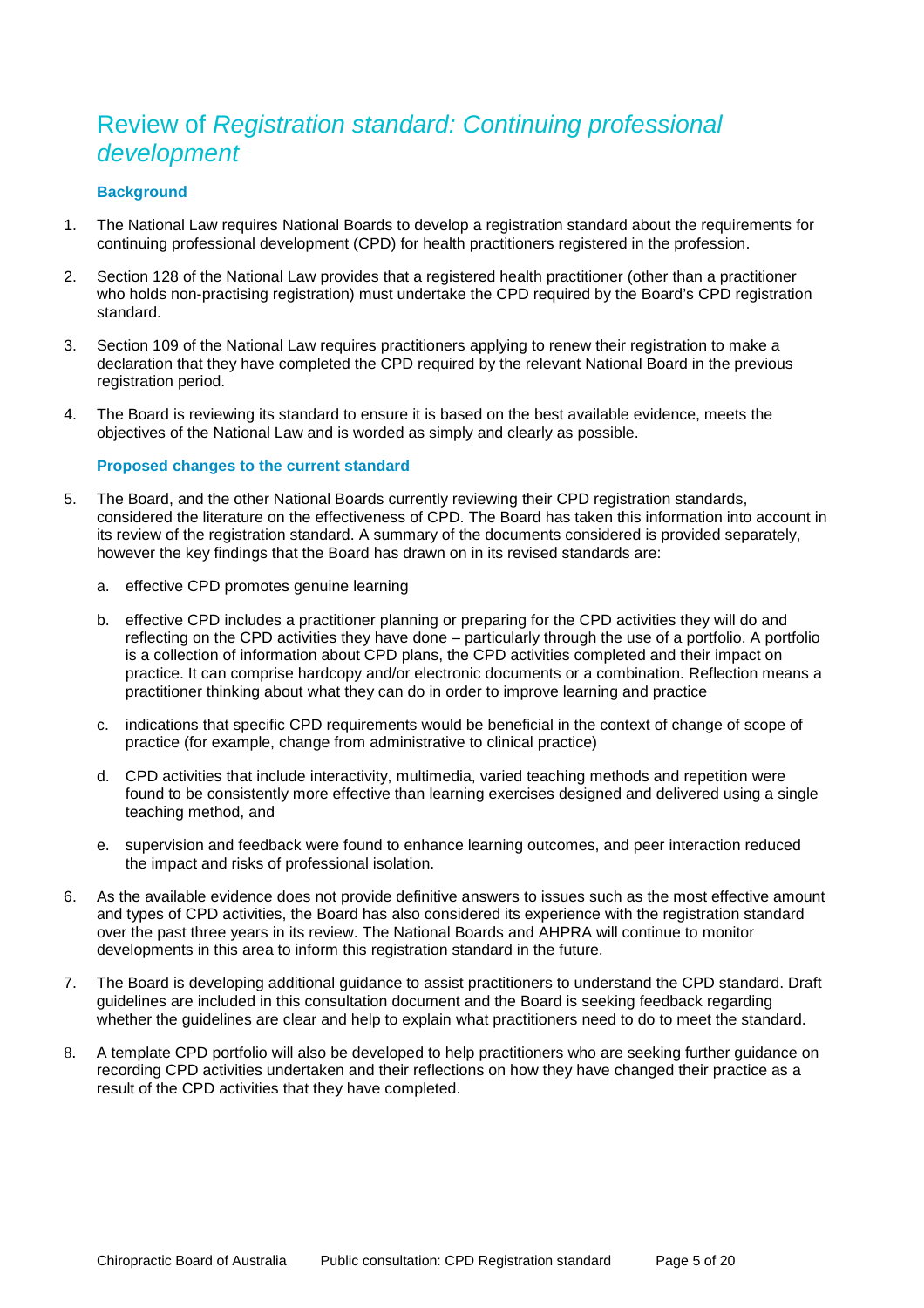# **Options statement – Registration standard: continuing professional development**

### **Option 1 – Status quo (continue with current standard)**

9. Option 1 would continue with the existing registration standard. The registration standard established the Board's requirements for CPD under the National Law. The Board has, however, identified some issues with the current standard, including the benefits of greater convergence across professions within the National Scheme where supported by evidence and analysis of risk and the opportunity to clarify the language and structure to make it easier to understand.

### **Option 2 – Proposed revised standard and guidelines**

- 10. Option 2 would involve the Board submitting a revised registration standard and guidelines to the Ministerial Council for approval. The revised registration standard would continue to outline the Board's requirements for CPD, with the following changes:
	- a. the minimum number of hours of CPD per year has been reduced from 25 hours to 20 hours and all of the 20 hours are required to meet high quality standards rather than just 12.5 hours as in the current registration standard
	- b. there has been convergence in CPD requirements between National Boards
	- c. National Boards have established requirements for reflection and specified how practitioners should select CPD activities that contribute directly to maintaining or improving their competence and keeping them up to date in their scope of practice
	- d. the first aid requirement has been simplified, allowing practitioners to choose between maintaining a yearly cardiopulmonary resuscitation (CPR) qualification or a three-yearly first aid qualification to ensure public safety
	- e. the statement about exemptions has been made more succinct in the standard and examples of circumstances for which an exemption would be granted will be included in additional guidance documents, and
	- f. National Boards have mostly included consistent definitions and common evidence provisions.
- 11. The revised standard also has clearer wording and structure to make it easier to understand.
- 12. The guidelines provide additional information for practitioners about how to meet the requirements for CPD under the National Law, including:
	- a. information about why effective CPD is important, how to choose effective CPD, examples of the types of CPD activities that practitioners may choose to do and what activities cannot be counted as CPD
	- b. information describing how planning and reflection fit into the CPD cycle in written and diagrammatic form. Additional detail is provided about how to undertake planning and reflection and how to record these processes, and
	- c. more detail about pro rata requirements and recording CPD activities for audit purposes.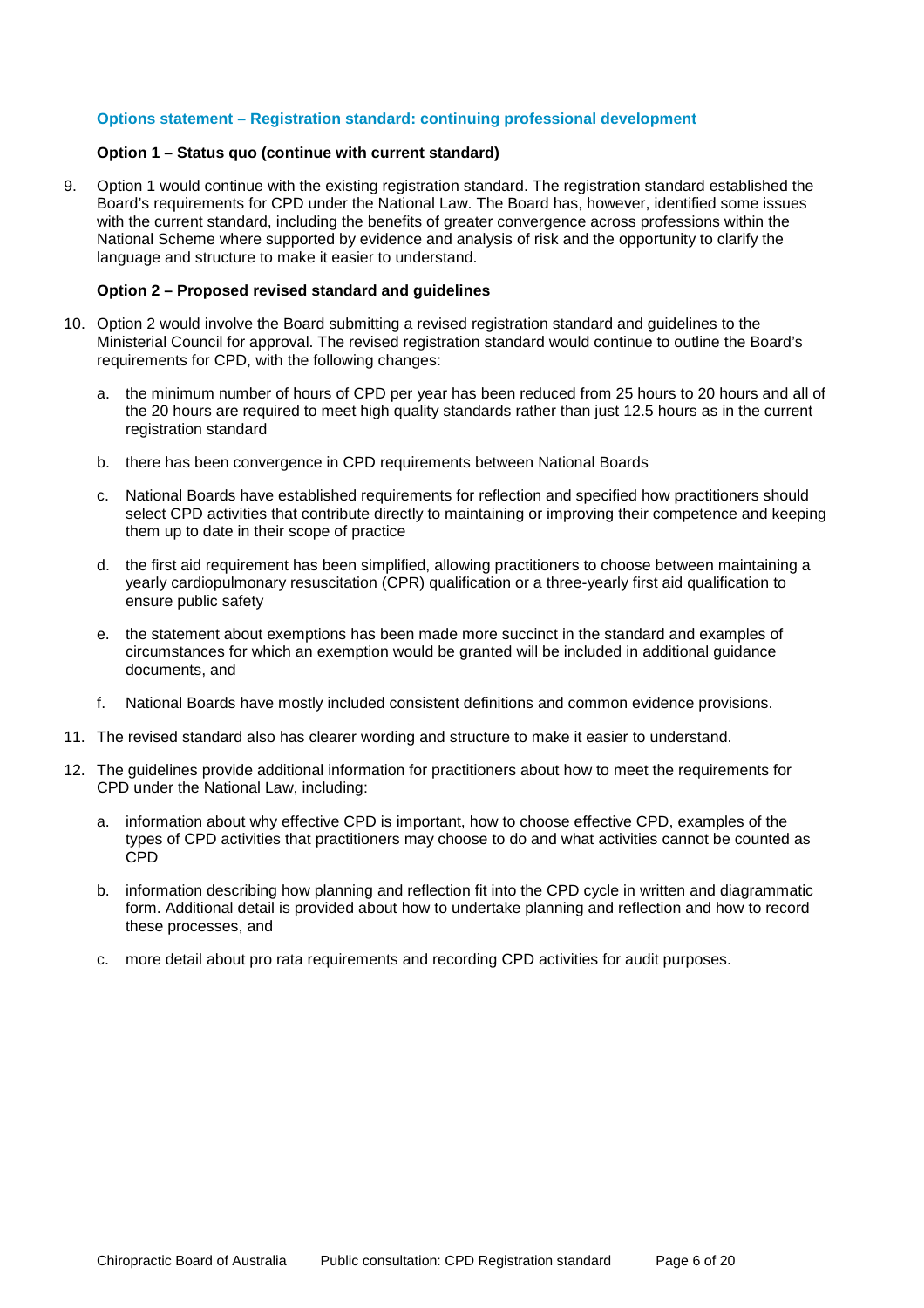# **Preferred option**

13. The Board prefers Option 2.

### **Issues for discussion**

### **Potential benefits and costs of the proposal**

- 14. The benefits of the preferred option are that the draft revised standard:
	- strikes a better balance between protecting the public and the impact on registrants and applicants for registration
	- simplifies its application for practitioners by requiring only a single level of CPD quality and removes the requirement for CPD activities to be assessed.
	- is more user-friendly, and
	- has been reworded to be simpler and clearer
- 15. The costs of the preferred option are:
	- registrants, applicants, other stakeholders, AHPRA and National Boards will need to become familiar with the new standard.

### **Estimated impacts of the draft revised registration standard**

- 16. The draft revised registration standard will promote:
	- a. a continued focus on improved patient/client outcomes
	- b. specified factors to facilitate effective CPD, and
	- c. reflection and maintaining a portfolio.
- 17. We anticipate the changes proposed may affect some practitioners. However, supporting documentation will be made available to ensure a smooth transition to the revised standard.

### **Relevant sections of the National Law**

18. The relevant sections of the National Law relating to CPD are section 38, 109 and 128.

### **Questions for consideration**

The Board is inviting feedback on the following questions.

- 1. From yor perspective, how is the current CPD registration standard working?
- 2. Is the content and structure of the draft revised CPD registration standard helpful, clear, relevant and more workable than the current standard?
- 3. Is there any content that needs to be changed or deleted in the revised draft CPD registration standard?
- 4. Is there anything missing that needs to be added to the revised draft CPD registration standard?
- 5. Is the content and structure of the draft CPD guidelines helpful, clear and is it a useful addition to the draft revised CPD registration standard?
- 6. Is there any content that needs to be changed or deleted in the draft CPD guidelines?
- 7. Is there additional clarification from the draft revised CPD registration standard that needs to be added to the draft CPD guidelines?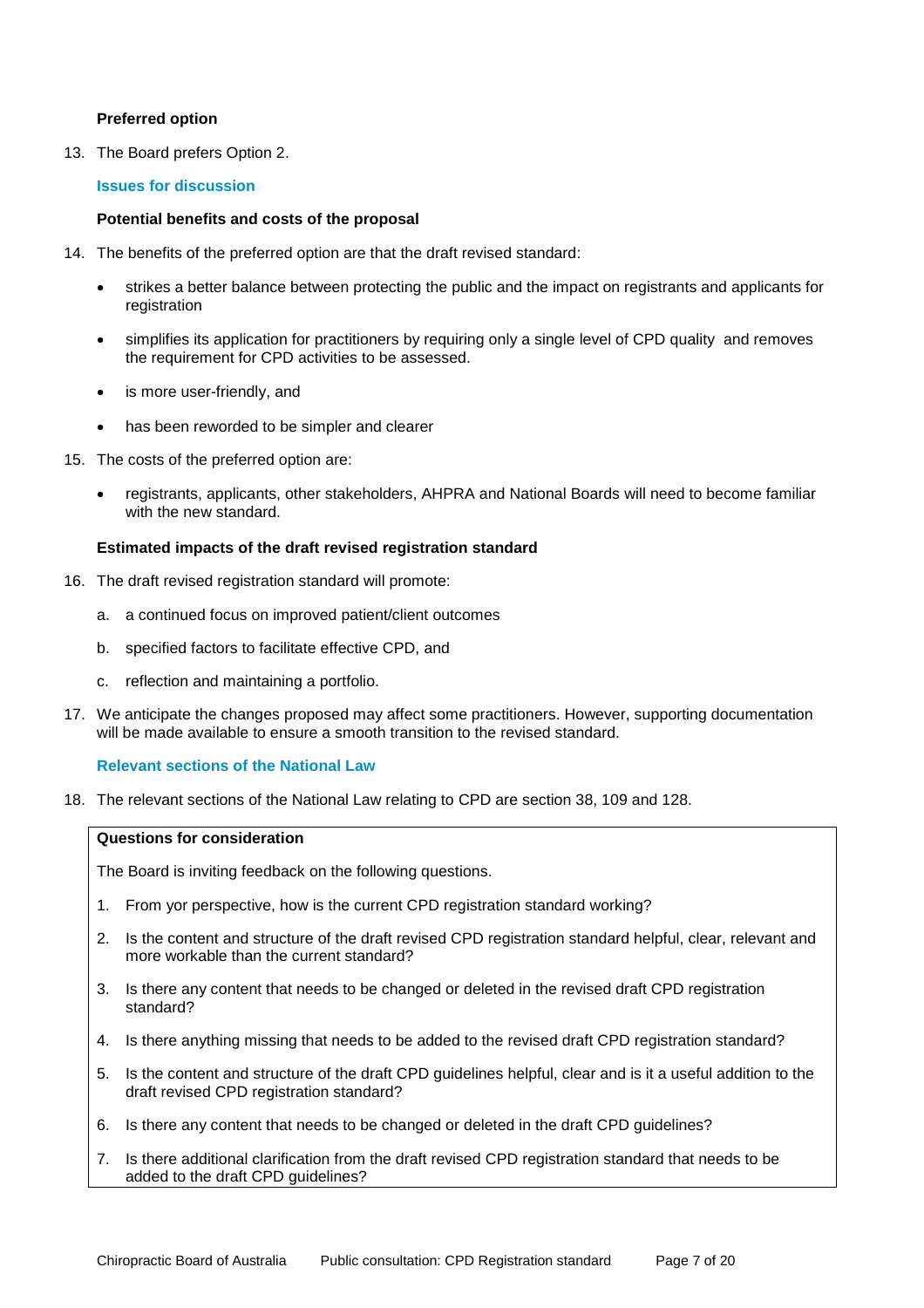- 8. Is 20 hours of CPD suitable given the changed criteria for what is acceptable CPD?
- 9. Should there be a mandated minimum number of hours of interactive or interprofessional CPD included in the standard or should such expectations remain in the guidelines?
- 10. Professionalism is intertwined with competence, particularly in acknowledging a practitioners limits in practise. What would be an effective way(s) for the Board to convey this message to practitioners in respect to planning their CPD?
- 11. Does the standard adequately support the ethical and professional requirements in relation to evidence based clinical decision-making, evidence-based practice and patient-centred care?
- 12. Does the standard sufficiently focus on activities that improve patient safety and health outcomes?
- 13. Are there other ways the Board can support and encourage practitioners to identify and complete appropriate and quality CPD to be of the most value to their learning needs?
- 14. Does the draft standard adequately emphasise the importance of maintaining and enhancing a practitioners competence through CPD?
- 15. Should there be a provision for the Board to mandate certain CPD topics? If so what topics do you think should be mandated? E.g. ethics and professionalism
- 16. As suggested in the literature, should there be attention given to including patient/health consumer and peer engagement in desiging a CPD plan? If so what form could this take?
- 17. Is the approach of providing an option for the first aid qualification requirement appropriate? If not what standard should apply?
- 18. Does including the statement "The Board does not endorse/ accredit CPD providers or activities but expects practitioners to select CPD activities that are consistent with the ethical and professional standards set out by the Board" add clarity to the CPD guidelines?
- 19. Are there any other ways the that the Board can support practitioner to best engage in CPD?
- 20. Would it be helpful for the Board to recommend topics for CPD from time to time in its newsletter? (for example, CPD might be recommended on record keeping if this issue arises regularly in notifications or audit data)
- 21. Is there anything else the National Board should take into account in its review of the CPD registration standard and guidelines, such as impacts on workforce or access to health services?
- 22. Do you have any other comments on the revised draft CPD registration standard and guidelines?

# **Relevant documents**

- The Board's *Statement of assessment against AHPRA's Procedures for development of registration standards and COAG principles for best practice regulation* (Attachment 1).
- Research summary
- Feedback template
- The current CPD registration standard is published on the Board's website, accessible from [http://www.chiropracticboard.gov.au/Registration-Standards.](http://www.chiropracticboard.gov.au/Registration-Standards)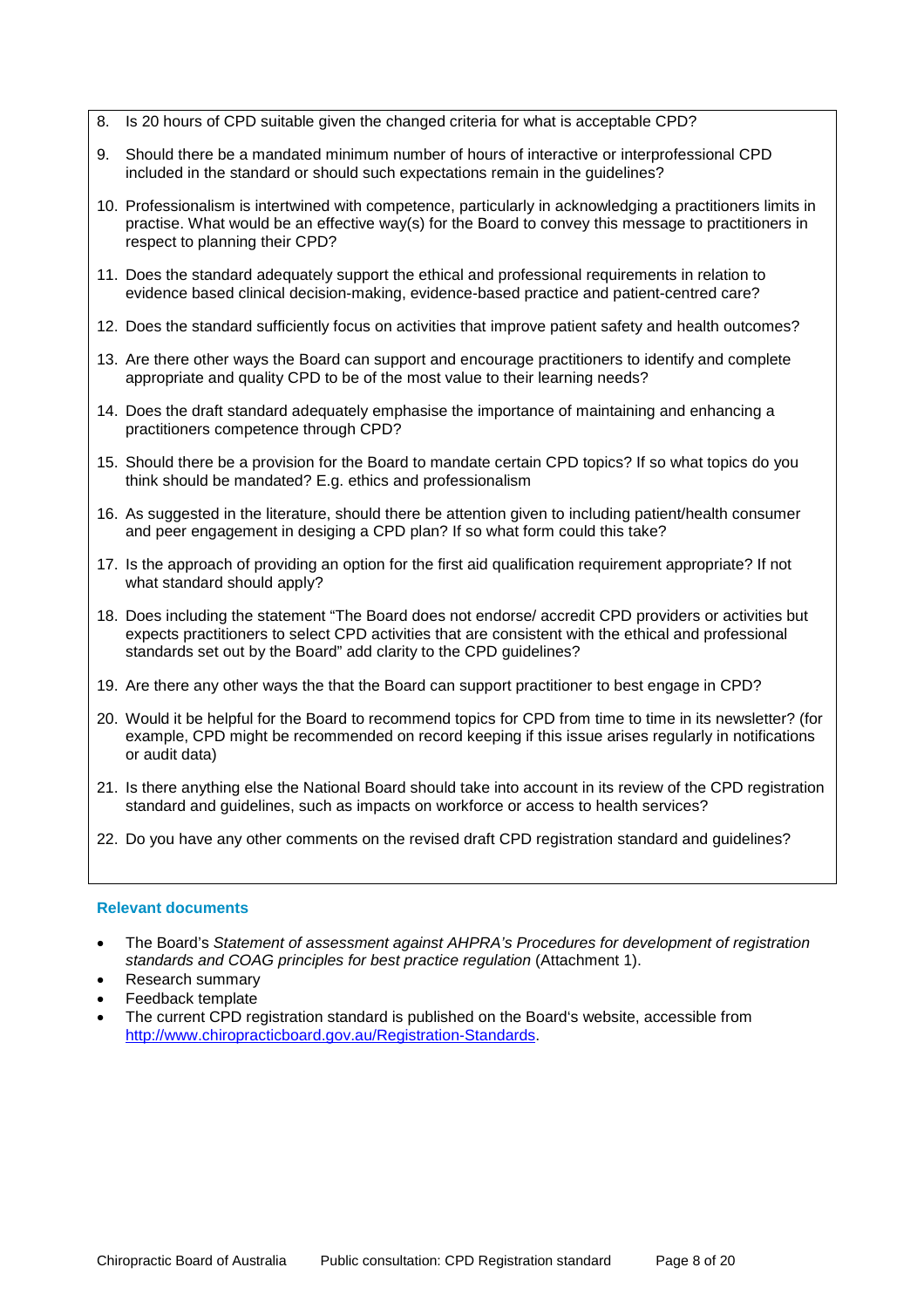

# Registration standard

# Continuing professional development **(DRAFT)**

# **Effective from: <<date>>**

1. This registration standard sets out the Board's minimum requirements for continuing professional development (CPD) for chiropractors.

# **Does this standard apply to me?**

2. This standard applies to all registered chiropractors except those with student or non-practising registration.

# **What must I do?**

- 3. To meet this standard, you must:
- 4. 1. complete at least 20 hours of CPD each year that:
	- a. seeks to improve patient health outcomes, safety and experiences
	- b. draws on the best available evidence, including well-established and accepted knowledge that is supported by research where possible, to inform good practice and decision-making
	- c. contributes directly to maintaining and improving your competence (performance and behaviour) and keeping you up to date in your chosen scope and setting of practice, and
	- d. builds on your existing knowledge
- 5. 2. maintain a first aid qualification at least equivalent to HLTAID001 Provide Cardiopulmonary Resuscitation (CPR)
- 6. 3. maintain a portfolio that documents your learning goals, and records all your planned CPD activities and your reflection on how these CPD activities are expected to improve or have improved your practice.
- 7. The Board's *Guidelines: Continuing professional development* and other supporting documents provide further information about CPD requirements.

# **Pro rata requirements**

8. If you register part-way through a registration period you must complete five hours of CPD for every three months of registration remaining in the registration period.

# **What does not count as CPD?**

9. You may not count education, training, mentoring or supervision required by the Board, a Professional Standards Panel or a Tribunal as part of your CPD. e.g. education required by a condition or undertaking

# **Are there exemptions to this standard?**

10. The Board may grant a full or partial exemption or variation from this standard in exceptional circumstances that result in a practitioner taking a substantial absence from practice.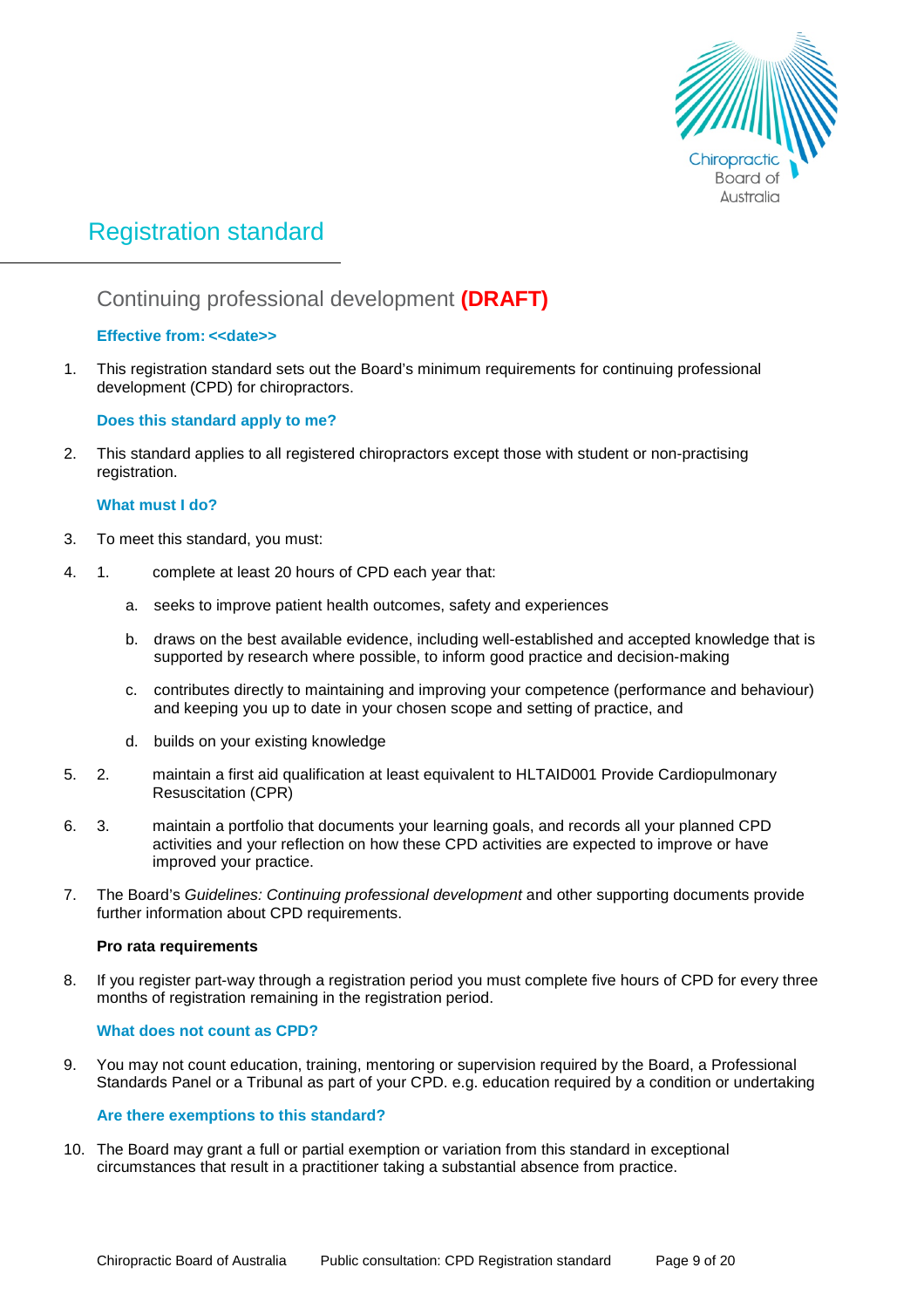11. The Board's *Guidelines: Continuing professional development* provide further guidance.

# **What does this mean for me?**

### **When you apply for registration**

12. You don't need to meet this standard when you apply for registration in Australia for the first time as a chiropractor.

### **At renewal of registration**

13. When you apply to renew your registration, you must declare whether you have complied with this standard.

### **During the registration period**

14. Your compliance with this standard may be audited from time to time. It may also be checked if the Board receives a notification about you.

### **Evidence**

- 15. You must maintain records of your CPD activity for five years.
- 16. If you are audited you may be required to provide your CPD portfolio, or any other information the Board requires.

# **What happens if I don't meet this standard?**

- 17. The National Law establishes possible consequences if you don't meet this standard, including that:
	- the Board can impose a condition or conditions on your registration or can refuse an application for registration or renewal of registration, if you do not meet a requirement in an approved registration standard for the profession (sections 82, 83 and 112 of the National Law)
	- a failure to undertake the CPD required by this standard is not an offence but may be behaviour for which health, conduct or performance action may be taken by the Board (section 128 of the National Law), and
	- registration standards, codes or guidelines can be used in disciplinary proceedings against you as evidence of what constitutes appropriate practice or conduct for chiropractors (section 41 of the National Law).

# **More information**

18. The *Guidelines: Continuing professional development* provide more information about how to meet this standard. You are expected to understand and apply these guidelines together with this standard.

# **Authority**

- 19. This standard was approved by the Australian Health Workforce Ministerial Council on <<date>>.
- 20. Registration standards are developed under section 38 of the National Law and are subject to wide ranging consultation.

### **Definitions**

- 21. **Continuing professional development** is the means by which members of the profession maintain, improve and broaden their knowledge, expertise and competence, and develop the personal and professional qualities required throughout their professional lives.
- 22. **CPD record** means information about your CPD plans/goals, the CPD activities you have done, evidence of completing CPD activities and your reflection on their effect on your practice. It can be hardcopy and/or electronic or a combination.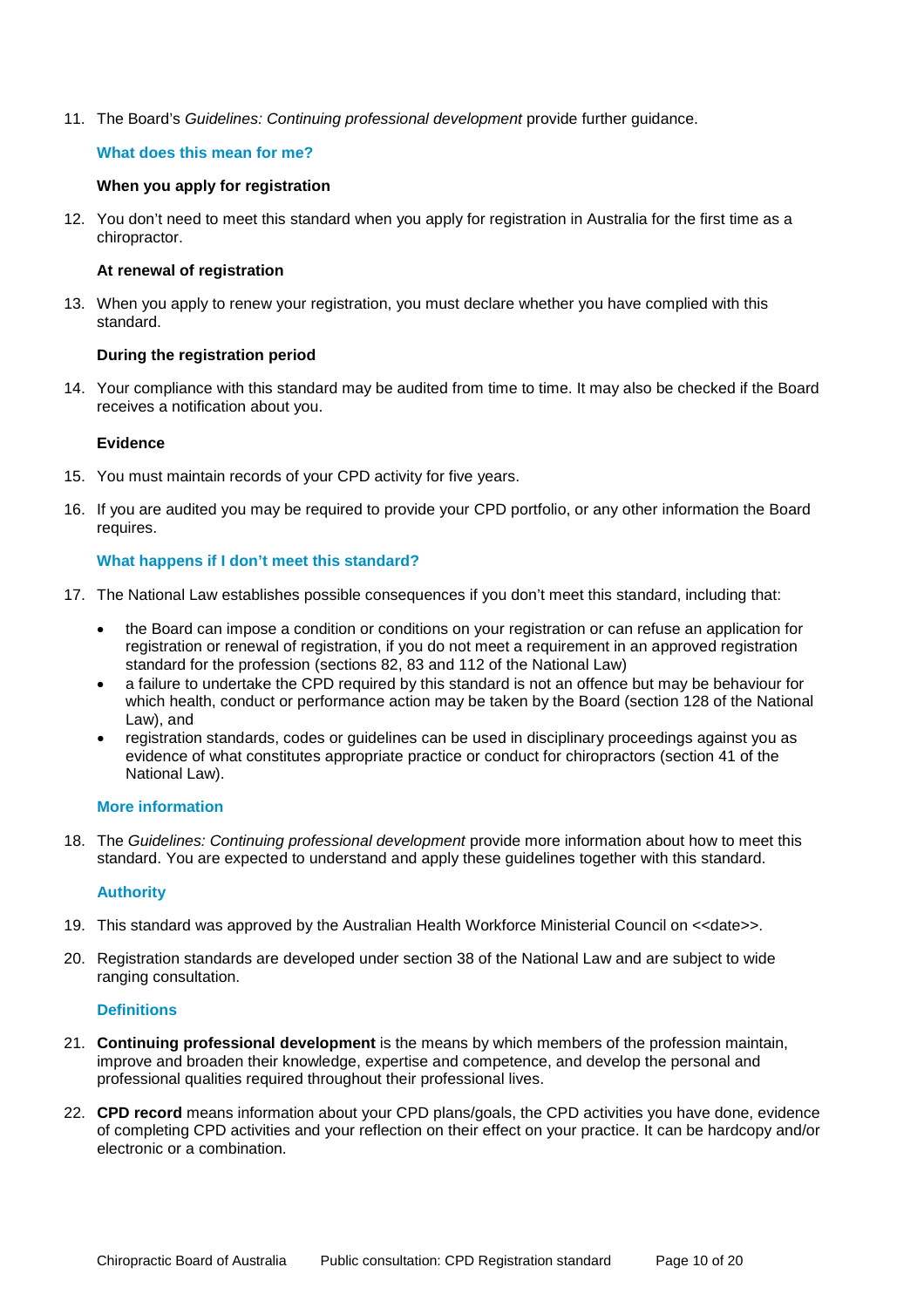- 23. **CPD portfolio** is a collection of information about your CPD plans/goals, the CPD activities you have done, evidence of completing CPD activities and your reflection on their effect on your practice. It can be hardcopy and/or documents or a combination.
- 24. **Practice** means any role, whether remunerated or not, in which the individual uses their skills and knowledge as a health practitioner in their profession. Practice in this context is not restricted to the provision of direct clinical care. It also includes using professional knowledge (working) in a direct nonclinical relationship with clients, working in management, administration, education, research, advisory, regulatory or policy development roles, and any other roles that impact on the safe, effective delivery of services in the profession.
- *25.* **Reflection** means thinking about what you do and/or what you have done in order to improve your learning and practise.
- 26. **Scope of practice** means the professional role and services that an individual health practitioner is educated and competent to perform.

### **Review**

- 27. This standard will be reviewed from time to time as required. This will generally be at least every five years.
- 28. Last reviewed: <<date>>
- 29. This standard replaces the previously published registration standard dated 1 December 2015.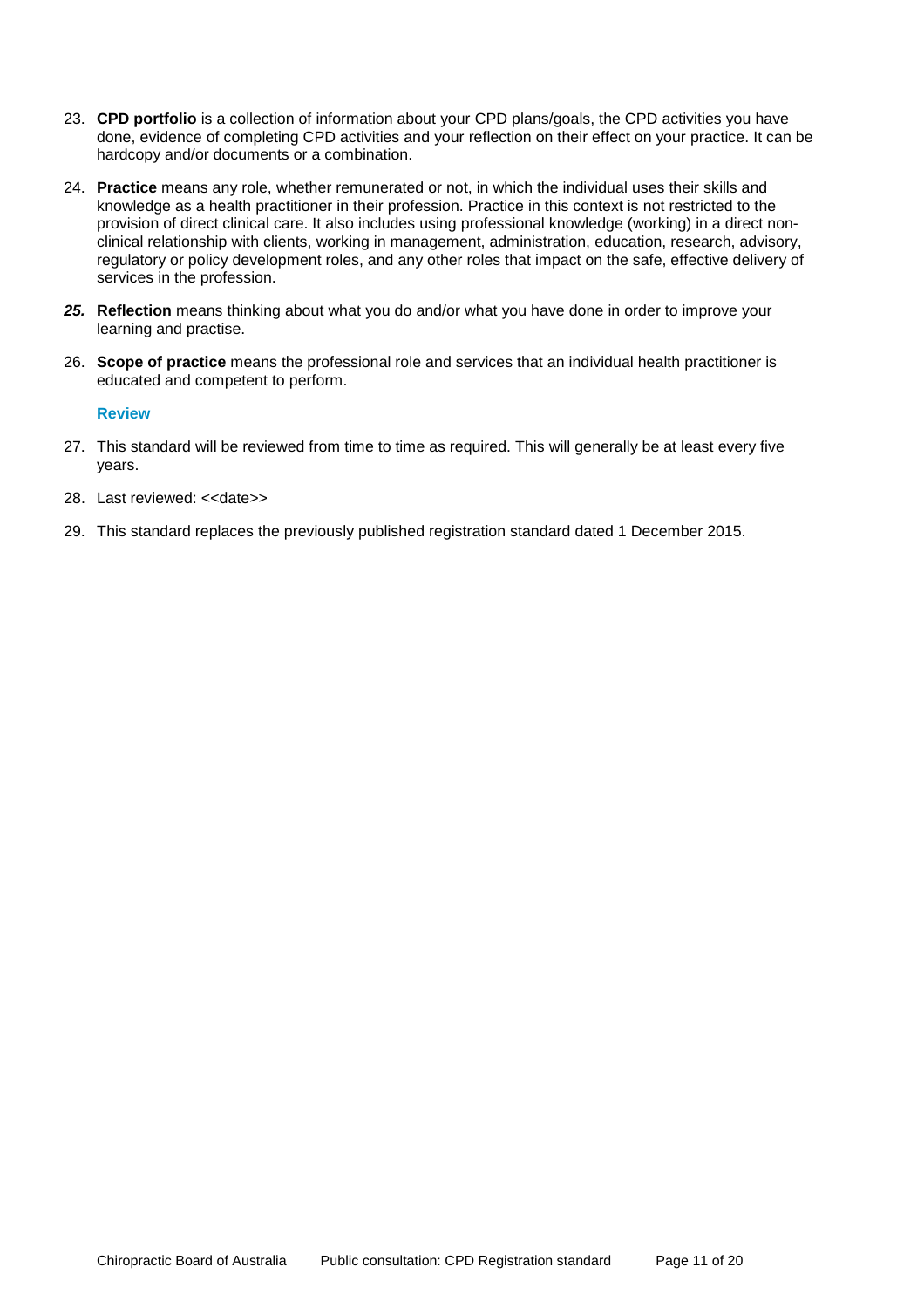

# Guidelines: Continuing professional development

### **Effective from: <<date>>**

# **Introduction**

- 1. These guidelines provide information about how to meet the Chiropractic Board of Australia's (the Board's) minimum annual continuing professional development (CPD) requirements outlined in the Registration standard: Continuing professional development (CPD standard). You are expected to understand and apply these guidelines together with the CPD standard.
- 2. The public have the right to expect that chiropractors will provide competent and up-to-date services. CPD helps chiropractors to maintain their competence and to provide safe and effective health services.

# **Do these guidelines apply to me?**

3. These guidelines apply to all registered chiropractors, except those with student and non-practising registration.

# **What must I do?**

4. You must undertake CPD to meet the Board's registration standard each year.

### **Summary**

- 5. These guidelines will help you:
	- understand the importance of CPD in staying up to date, maintaining safe practice and improving patient outcomes
	- choose effective CPD that meets the registration standard, and
	- keep CPD records, by providing a template record of your learning goals, CPD activities and reflections.

### **Effective CPD and why it is important**

- 6. Learning and development occurs throughout a chiropractor's career. CPD is an important foundation of lifelong learning and helps chiropractors to maintain their competence to practise.
- 7. Effective CPD promotes genuine learning. Genuine learning occurs when you apply what you have learnt in your practice. It facilitates more effective clinical care, leading to safer outcomes for patients and clients.
- 8. Research indicates that CPD is more effective when it involves planning and reflection. Reflection means thinking carefully about your CPD, what you learned and how you might use it to improve your practice as a chiropractor. The CPD standard requires you to record your reflections on how CPD has affected your practice.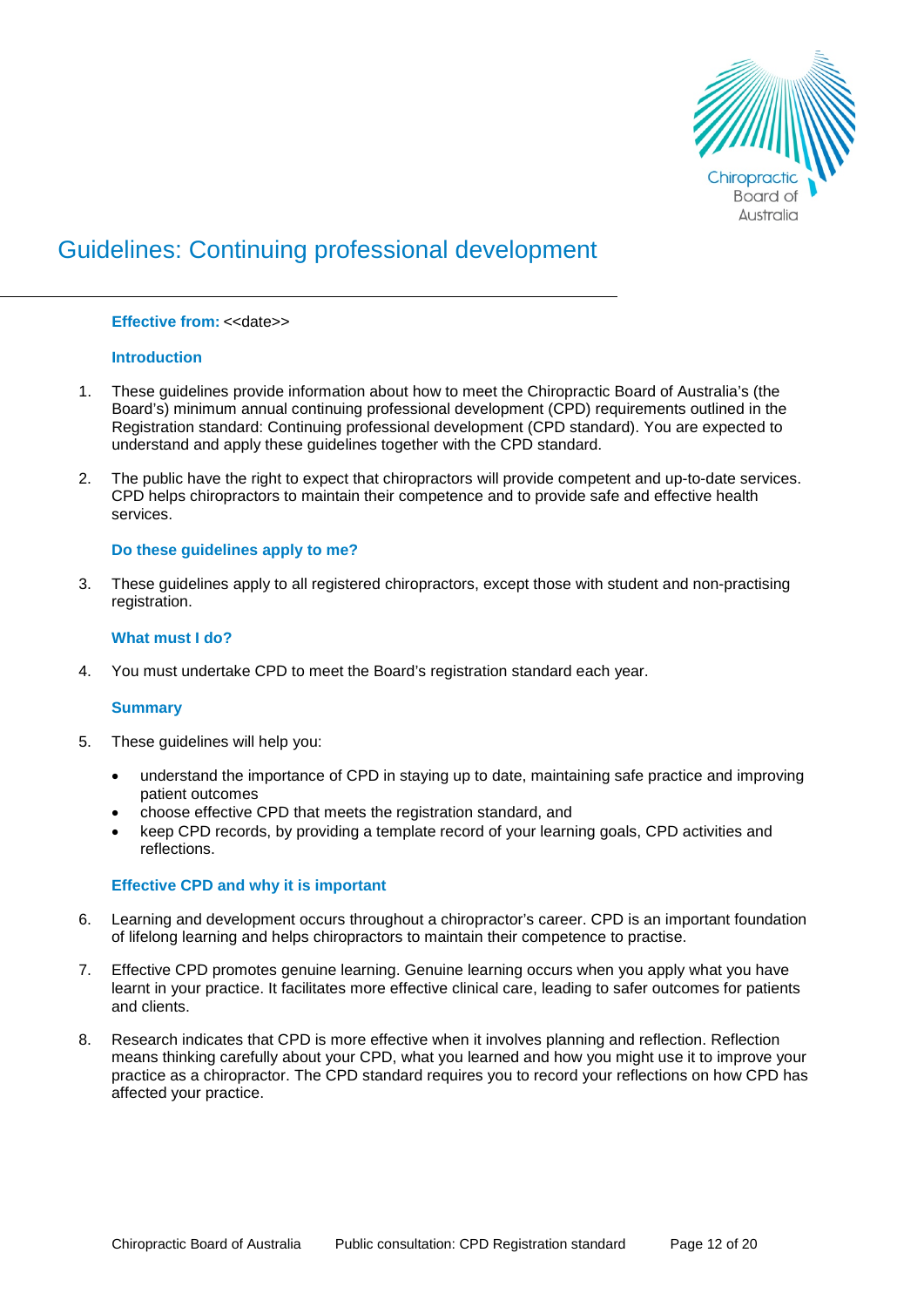- 9. CPD for chiropractors should:
	- reflect the competencies that chiropractors need to maintain and develop [4](#page-12-0)
	- include balanced and up-to-date information that supports evidence-based patient-centred practice
	- emphasise active participation in learning (be interactive)
	- be readily implementable in their day-to-day practice of the profession
	- be interprofessional where possible
	- include engagement with peers and patients/ health care consumers where relevant
	- be relevant to their practice, and
	- be carried out on an ongoing basis throughout a chiropractor's career.

# **Benefits of interactive and interprofessional CPD**

- 10. While the CPD standard does not require you to complete interactive and or interprofessional CPD activities, there is strong evidence that this facilitates effective learning and helps to maintain connections with other practitioners and contemporary practice.
- 11. Interactive CPD activities are any activities that involve other practitioners, such as face-to-face education in person or through technologies such as web conferencing.
- 12. Interprofessional CPD activities are any activities that involve other professions that can have benefits by supporting effective interprofessional practice which, in turn, optimises health services, strengthens health systems and improves health outcomes.
- 13. Considering this, the Board encourages interprofessional and/or interactive learning activities which satisfy the criteria for CPD listed in the CPD standard.

# **CPD activities**

- 14. CPD activities for chiropractors should maintain competence, develop a practitioner professionally, improve the quality of care they provide and be relevant to their scope of practice.
- 15. The Board does not endorse/accredit CPD providers or activities but expects practitioners to select CPD activities that not only satisfy the CPD standard, but are also consistent with the ethical and professional standards set out by the Board.
- 16. When selecting CPD activities you should consider:
	- the qualifications, credentials, experience and good standing of the provider
	- selecting a range of topics and types of activities over time
	- choosing activities that are consistent with the Board's other standards and guidance.
- 17. Learning occurs through a wide variety of CPD activities. Examples include, but are not limited to:
	- higher education/accredited courses
	- conferences, forums and seminars
	- undertaking research and presentation of work
	- online learning and internet research
	- written reflections on experience in day-to-day clinical practice
	- reading books and journals relevant to your practice
	- quality assurance and peer review activities, such as accreditation, clinical audit or review of records
	- participation in committees relevant to your practice
	- work-based learning contracts and employment related professional development
	- interactive professional or inter-professional interactions such as meetings e.g. case reviews, clinical forums (may be online or face to face),

<span id="page-12-0"></span> <sup>4</sup> See *Council on Chiropractic Education Australasia (CCEA) accreditation and competency standards* at: [www.chiropracticboard.gov.au/Accreditation.](http://www.chiropracticboard.gov.au/Accreditation)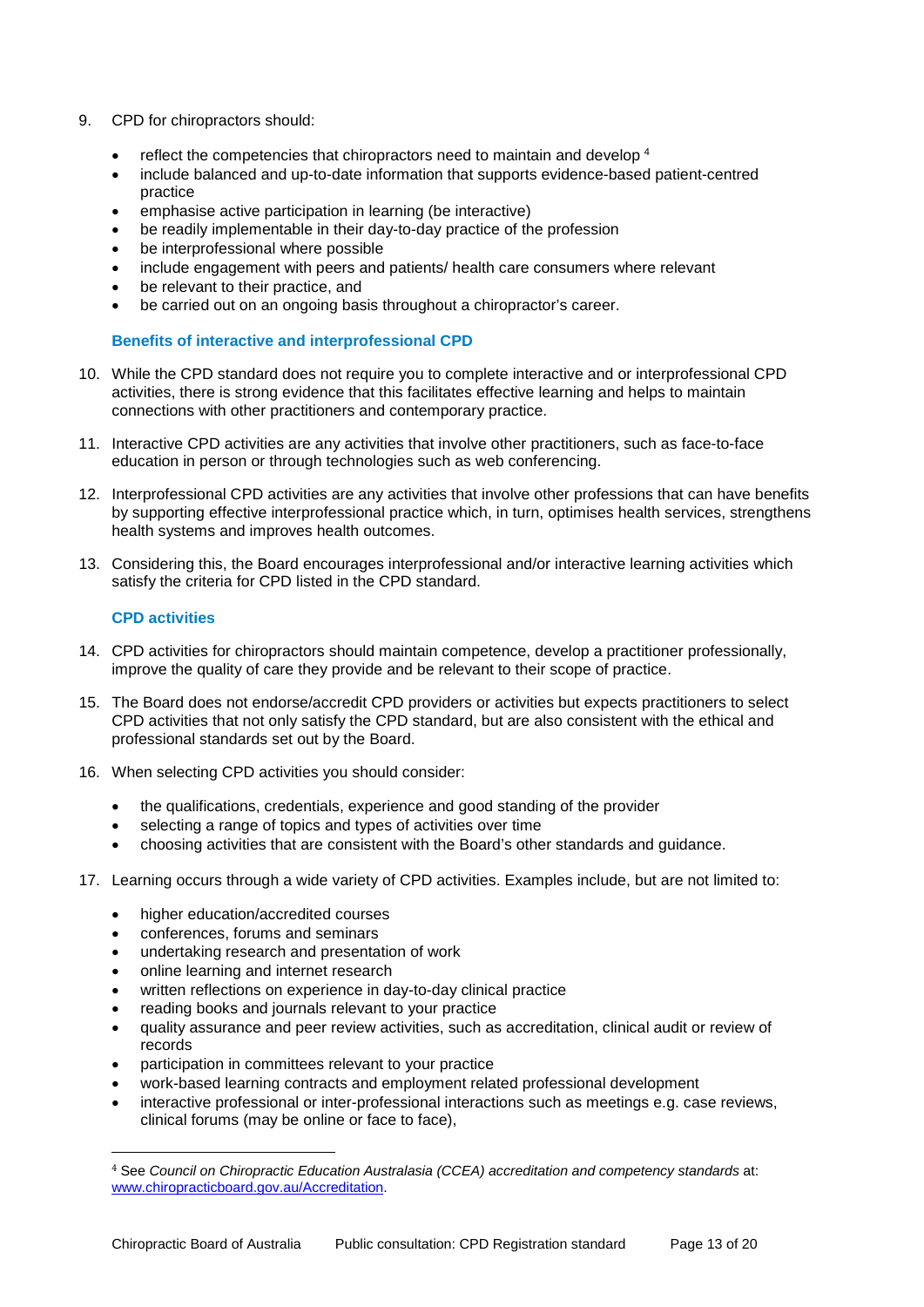- undertaking activities such as peer reviewed practice audits that include feedback from patients / health care consumers, and
- activities that address current or emerging health priority areas, for example, cultural safety particularly for Aboriginal and Torres Strait Islander Peoples. Another example is effectively identifying and responding to family violence.
- 18. Activities that are not acceptable CPD include:
	- undertaking your day-to-day routine work duties
	- activities that are focused on practice promotion or business management
	- techniques, modalities or procedures that are not biologically plausible or supported by acceptable evidence.

# **First aid requirement**

- 19. The Board requires that registered chiropractors maintain at least a first aid qualification equivalent to HLTAID001 Provide Cardiopulmonary Resuscitation (CPR)). This qualification is valid for one year and needs to be updated each year.
- 20. Chiropractors may also choose to fulfil this requirement by holding a first aid qualification equivalent to HLTAID003 Provide First Aid. This qualification is valid for three years and needs to be updated every three years.

# **Planning and reflection**

- 21. The CPD standard requires you to:
	- plan and record your learning goals and the activities that you will do to meet these goals
	- complete the CPD activities and record a reflection on how they improved your practice.
- 22. When planning your CPD you should:
	- review best practice standards or evidence-based practice. This will enable you to evaluate and improve your level of competency, treatment plan or service delivery
	- identify changes in the profession including standards of care
	- undertake a self-assessment to identify possible areas for improvement. This will help you to improve your practice to meet current standards using evidence-based practice or best practice standards
	- identify how you could further develop competency or strengths in areas of particular interest or aptitude, and
	- identify opportunities for interactive and interprofessional CPD.
- 23. You can consider current or emerging health priorities and should also consider any priority areas identified by your National Board, for example, cultural safety for Aboriginal and Torres Strait Islander Peoples.
- 24. There is good evidence suggesting that reflecting on how your CPD relates to your practice may improve your learning. You should:
	- a. briefly summarise the CPD activities you have completed
	- b. assess your progress against your learning goals, and
	- c. describe how you have used what you learnt in your practice.
- 25. Reflecting on your learning will help you set learning goals for the coming year as part of the ongoing CPD cycle.
- 26. It is often helpful to discuss your CPD planning with colleagues, mentors and/or supervisors to help you identify your own areas for improvement. Patient feedback may also be helpful in identifying areas where you need further professional development.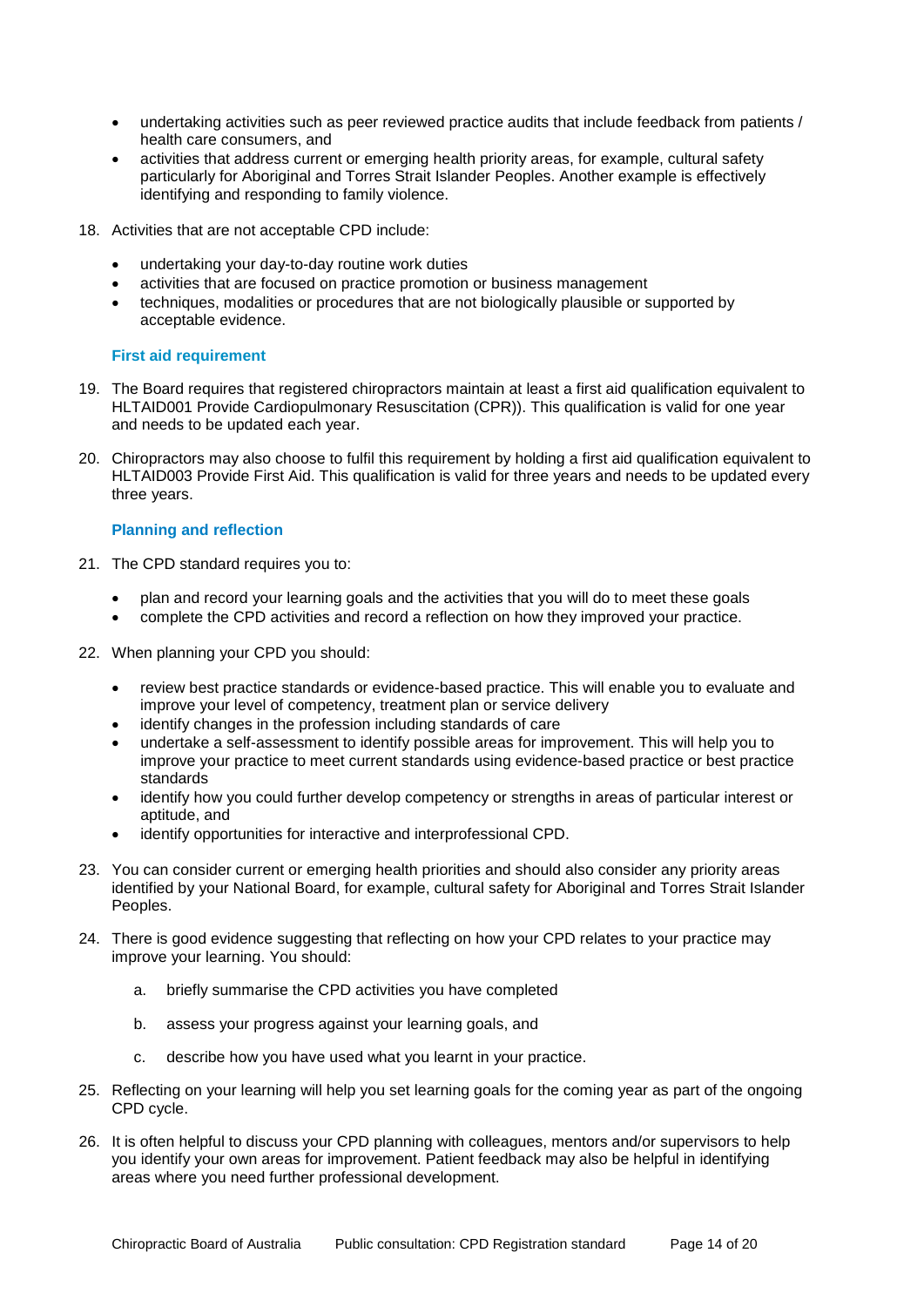- 27. A template CPD portfolio to help you to plan and document your learning goals, your CPD activities and your reflections can be found on the Board's website. Examples of completed CPD records are also published on the Board's website, see [www.chiropracticboard.gov.au.](http://www.chiropracticboard.gov.au/)
- 28. It is your responsibility to make sure you meet the CPD standard. You must undertake the required minimum number of CPD hours and your CPD record must include planning and reflection.
- 29. The diagram below demonstrates the CPD cycle.



# **Record keeping**

30. The CPD standard requires you to keep your CPD records for at least five years from the date you completed the CPD cycle. The record must be available for audit or if required by the Board as part of an investigation arising from a notification (complaint). An appropriately completed portfolio is a useful way to comply with most of your CPD record keeping obligations.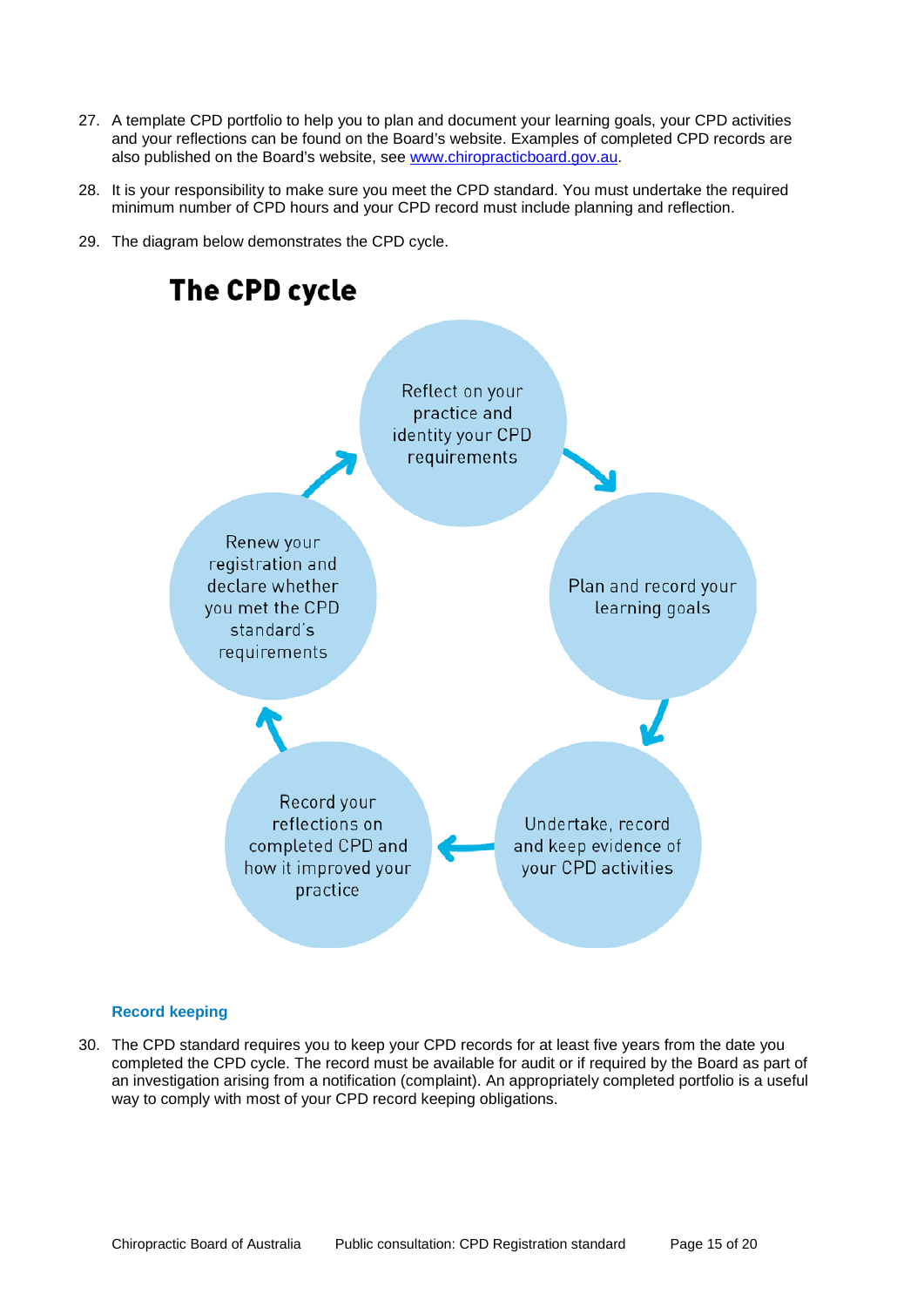- 31. In your portfolio you must also keep evidence of CPD activities completed, such as:
	- certificates of attainment or attendance
	- your notes from the CPD activity such as conducting a literature review, or reading case studies or journal articles. In this example, it is expected that these notes will provide a comprehensive summary of the key points of the review and reflect your learning from this activity, and
	- your notes should address your knowledge, attitudes, understanding and achievement (both retropspective and prospective) and how this has been or will be applied in practice.

# **Pro rata CPD**

32. Chiropractors who are registered part-way through a registration period must complete a minimum of five hours of CPD for every three months of registration remaining in the registration period.

# **Exemption**

33. The Board believes the range of activities and the time frame provided to meet the CPD requirements is flexible enough for chiropractors to meet the requirements other than in exceptional circumstances.

However, under the *Registration standard: Continuing professional development*, the Board may consider and/or grant a full or partial exemption or variation from the CPD requirements in exceptional circumstances. Exceptional circumstances for exemptions will only be considered where there is compelling evidence that the circumstances have created a significant obstacle to the chiropractor's ability to complete CPD.

34. You should submit an *Application for exemption form* to the Board as soon as possible after you identify the need for an exemption. The application must include the nature of, evidence for and time period of the exceptional circumstances involved.

### **Absence from practice**

- 35. **If you take a period of leave** while you remain registered to practise, you are still required to meet the Board's CPD standard unless you are granted an exemption.
- 36. **If you move to non-practising registration or don't maintain your registration**, before you reapply for registration to practise you are encouraged to assess what changes have occurred in your profession, your competency and if there is any professional development you need to do to ensure that you are prepared to return to practice.

### **Compliance**

- 37. As the CPD standard explains:
	- When you renew your registration, you are required to declare whether you have met the requirements of the CPD standard.
	- Your compliance with this standard may be audited from time to time, which involves a review of your CPD record including your CPD goals, activities completed and your reflection on those activities.
	- A failure to comply with the CPD standard requirements may result in disciplinary action being taken against you by the Board.

**Important note:** Making a false declaration when you renew your registration is a serious matter which may result in disciplinary action.

# **Authority**

38. The Board has developed these guidelines under section 39 of the Health Practitioner Regulation National Law, as in force in each state and territory (the National Law).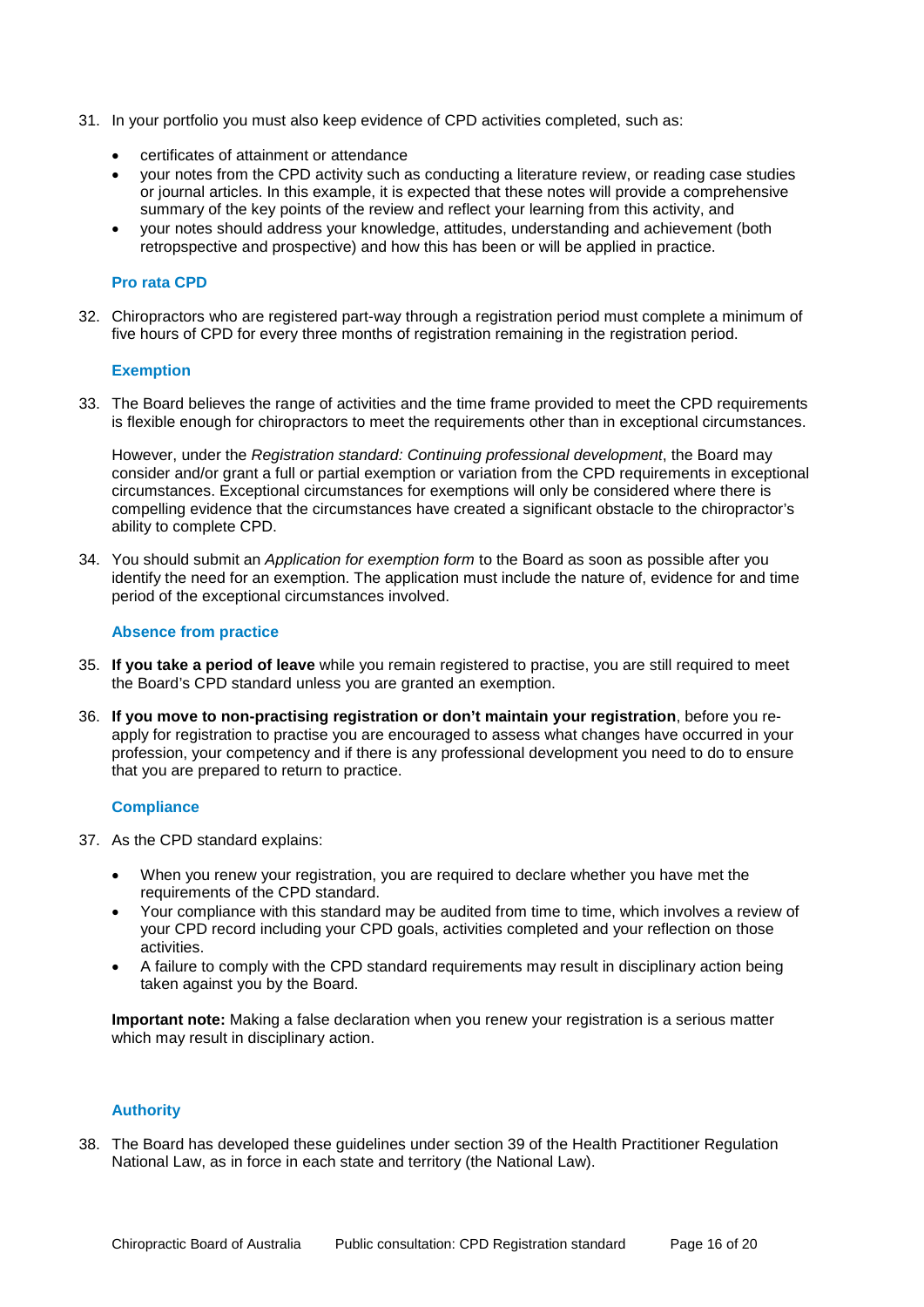39. Guidelines approved by the Board may be used as evidence of what constitutes appropriate professional conduct or practice for chiropractors in proceedings against a health practitioner under the National Law or a law of a co-regulatory jurisdiction.

# **Definitions**

- 40. **Acceptable evidence** means evidence that provides acceptable levels of validity and reliability when factors such as the level, quality, relevance and strength of the evidence are taken into consideration.
- 41. **Continuing professional development (CPD)** is the means by which members of the profession maintain, improve and broaden their knowledge, expertise and competence and develop the personal qualities required throughout their professional lives.
- 42. **Competence** means having the qualifications and ability to perform a specific role. It involves a complex interaction and integration of knowledge, skills, professional behaviours and judgement.
- 43. **CPD cycle** means the registration year in which the CPD was completed.
- 44. **CPD portfolio** means information about your CPD plans/goals, the CPD activities you have done, evidence of completion of the CPD activities and your reflection on their effect on your practice. It can be hardcopy and/or electronic or a combination.
- 45. **CPD record** means information about your CPD plans/goals, the CPD activities you have done, evidence of completion of the CPD activities and your reflection on their effect on your practice. It can be hardcopy and/or electronic or a combination.
- 46. **Interactive** means learning that involves a two-way flow of information and occurs with other practitioners, such as face to face or interactive online education.
- 47. **Interprofessional education** means learning that occurs when individuals from two or more professions learn about, from and with each other to enable effective collaboration and improve health outcomes.
- 48. **Practice** means any role, whether remunerated or not, in which the individual uses their skills and knowledge as a health practitioner in their profession. Practice in this context is not restricted to the provision of direct clinical care. It also includes using professional knowledge (working) in a direct non-clinical relationship with clients, working in management, administration, education, research, advisory, regulatory or policy development roles, and any other roles that impact on the safe, effective delivery of services in the profession.
- 49. **Reflection** means thinking about what you do in order to improve your learning and practice.
- 50. **Scope of practice** means the professional role and services that an individual health practitioner is educated and competent to perform.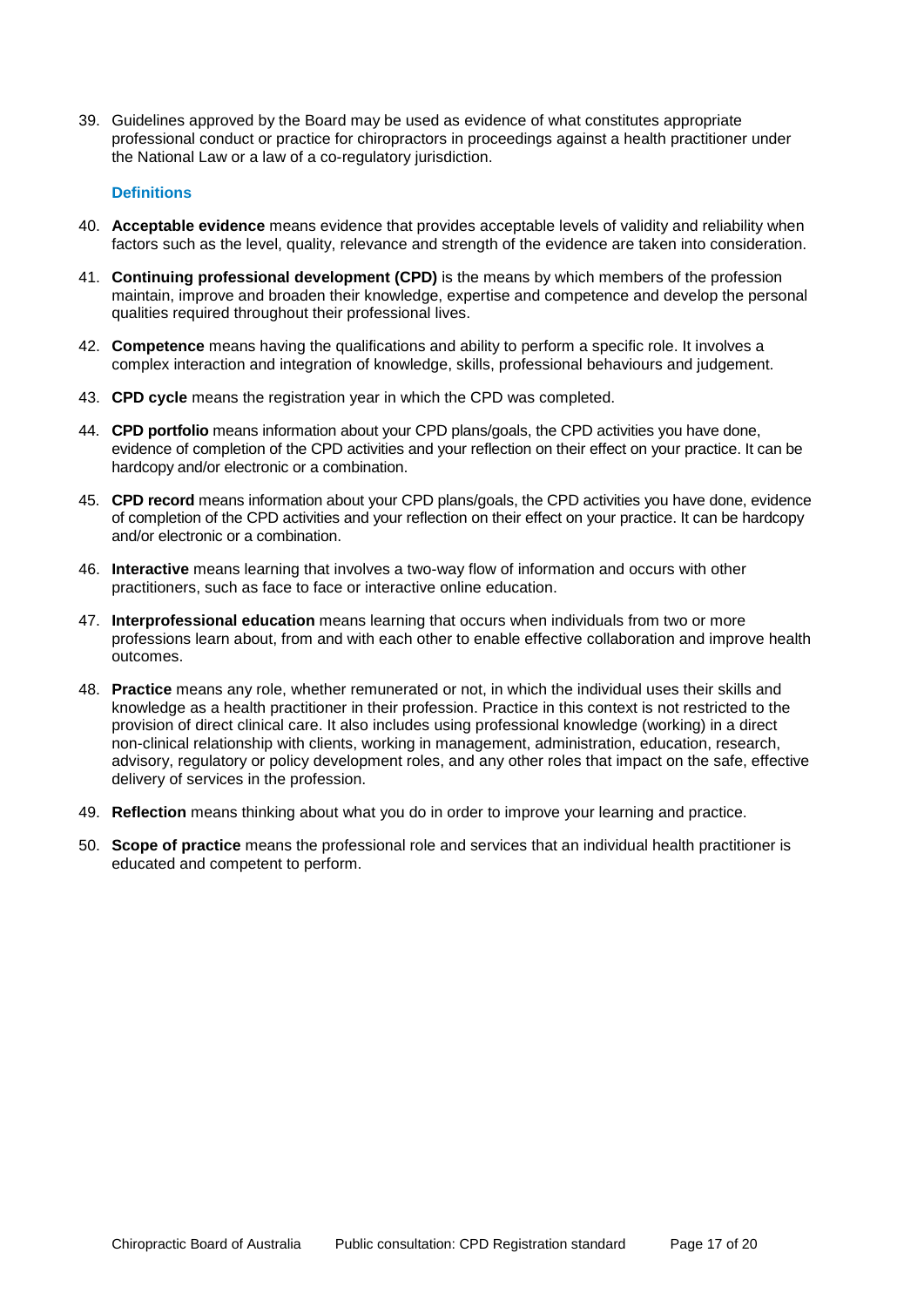# Statement of assessment



The Board's statement of assessment against the AHPRA's Procedures for development of registration standards, codes and guidelines and COAG principles for best practice regulation

Registration standards and guidelines:

• Continuing professional development

The Australian Health Practitioner Regulation Agency (AHPRA) has *Procedures for the development of registration standards, codes and guidelines* which are available at: www.ahpra.gov.au/Publications/Procedures.

These procedures have been developed by AHPRA in accordance with section 25 of the Health Practitioner Regulation National Law, as in force in each state and territory (the National Law), which requires AHPRA to establish procedures for the purpose of ensuring that the National Registration and Accreditation Scheme (the National Scheme) operates in accordance with good regulatory practice.

Below is the Chiropractic Board of Australia's (the Board's) assessment of its proposal for draft revised registration standard and guidelines on continuing professional development (CPD) against the three elements outlined in the AHPRA procedures.

# **1. The proposal takes into account the National Scheme's objectives and guiding principles set out in section 3 of the National Law**

# **Board assessment**

The Board considers that the draft revised registration standard and guidelines meet the objectives and guiding principles of the National Law.

The proposal takes into account the National Scheme's Key objective of protecting the public by ensuring only persons who are suitably trained and qualified in a competent and ethical manner are granted general registration.

The draft revised *Registration standard: continuing professional development* and the corresponding guidelines, if approved, will provide for the protection of the public by ensuring that practitioners undertake appropriate continuing professional development (CPD) as an important aspect of maintaining their competence. It will facilitate access to health services by ensuring that practitioners regularly do CPD relevant to their practice.

The proposed revised registration standard and guidelines also support the National Scheme to operate in a transparent, accountable, efficient and fair way.

# **2. The consultation requirements of the National Law are met**

### **Board assessment**

The National Law requires wide-ranging consultation on proposed registration standards and guidelines. The National Law also requires the Board to consult other boards on matters of shared interest.

The Board will ensure that there is public exposure of its proposals and there is the opportunity for public comment by carrying out an eight week public consultation process. This process includes the publication of the consultation paper (and attachments) on its website, see [www.chiropracticboard.gov.au.](http://www.chiropracticboard.gov.au/)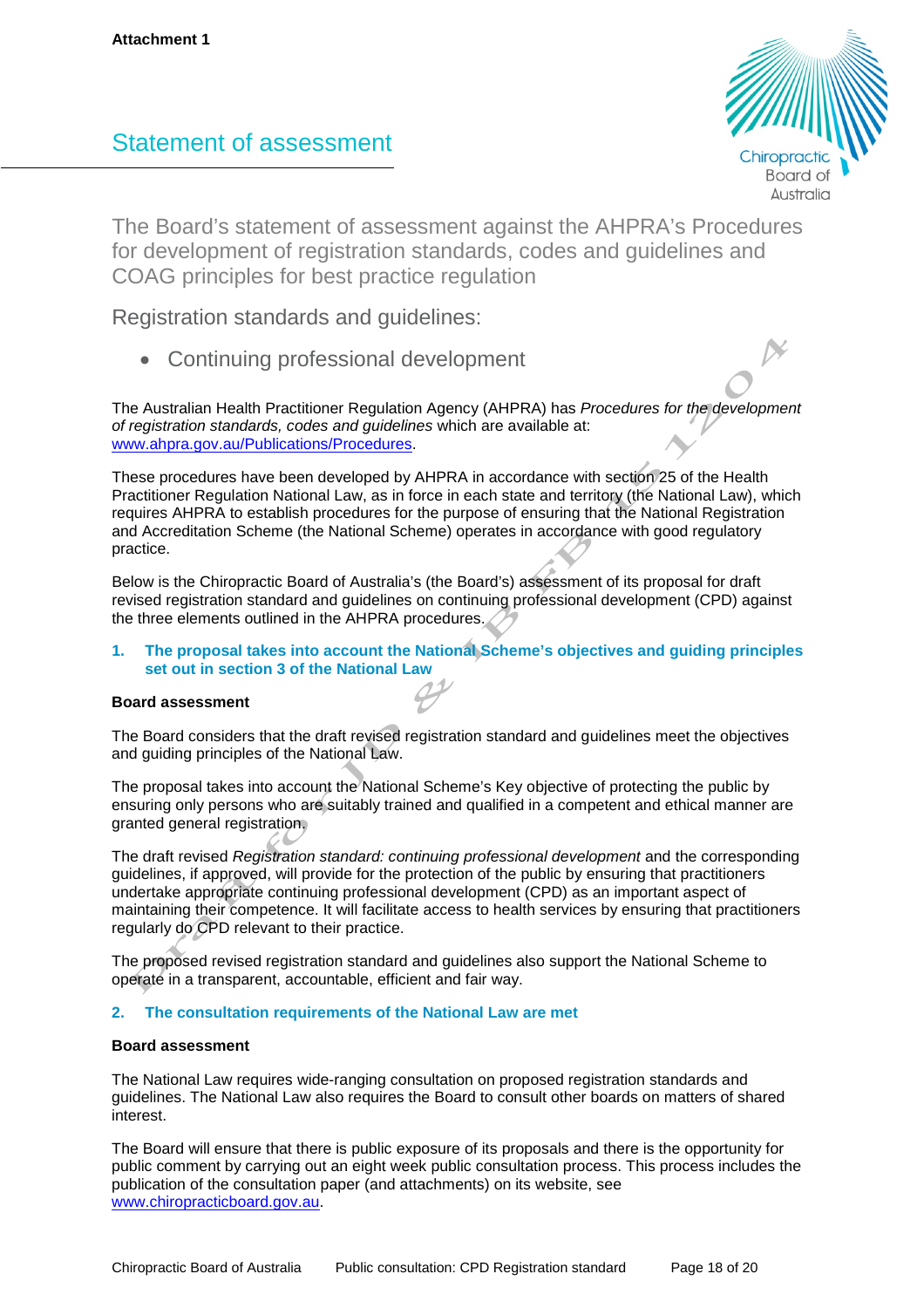The Board has drawn this paper to the attention of key stakeholders.

The Board will take into account the feedback it receives when finalising its proposals for submission to the Ministerial Council for approval.

### **3. The proposal takes into account the** *COAG Principles of Best Practice Regulation*

### **Board assessment**

In developing the revised draft registration standards and guidelines for consultation, the Board has taken into account the *Council of Australian Governments (COAG) Principles of Best Practice Regulation.* 

As an overall statement, the Board has taken care not to propose unnecessary regulatory burdens that would create unjustified costs for the profession or the community.

The Board makes the following assessment specific to each of the COAG principles expressed in the AHPRA procedures.

### **COAG principles**

**a. Whether the proposal is the best option for achieving the proposal's stated purpose and protection of the public** 

#### **Board assessment**

The Board considers that its proposed revised registration standard and guidelines are the best options for achieving the stated purposes. It is expected the proposals may affect some practitioners.

The Board considers that the revised draft standards would have a moderate impact on the profession. These impacts are significantly outweighed by the benefits of protecting the public and providing clearer, simpler requirements, in the public interest.

National Boards, in reviewing their registration standards, commissioned a literature review on the effectiveness of CPD requirements. The Board has taken this information and its regulatory experience into account, in addition to feedback already provided from key stakeholders on their experience with the standards and guidelines in its review.

The Board has also applied the Regulatory principles for the National Scheme, including proportionality, and its assessment of risk in relation to the profession it regulates in the context of the registration standard and CPD guidelines.

### **b. Whether the proposal results in an unnecessary restriction of competition among health practitioners**

#### **Board assessment**

The Board considered whether its proposals could result in an unnecessary restriction of competition among health practitioners. Because the proposals apply in the same way to all registered practitioners, and update the requirements in the current registration standards and guidelines, they are not expected to impact on the current levels of competition among health practitioners.

### **c. Whether the proposal results in an unnecessary restriction of consumer choice**

#### **Board assessment**

The Board considers that the revised draft registration standards and guidelines will support consumer choice, by continuing to provide clear requirements for CPD that practitioners must meet as a key part of maintaining their competence, in accordance with the National Law.

Having a clearer registration standard and guidelines with requirements appropriate to the risk and practice of the particular professions helps consumers understand what to expect from registered practitioners and supports consumer choice.